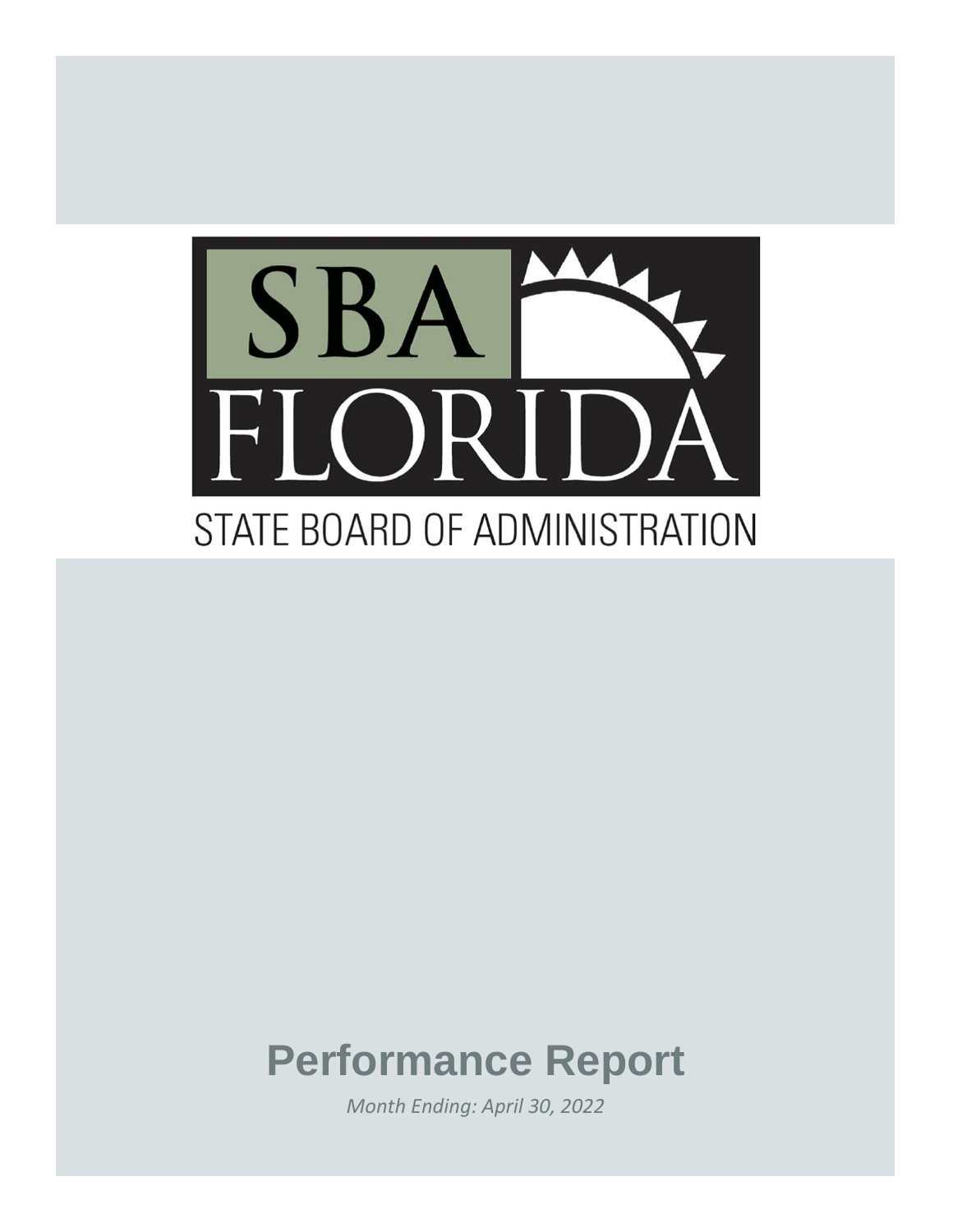# Table of Contents

| $\mathbf{L}$   |  |  |  |  |  |  |  |
|----------------|--|--|--|--|--|--|--|
| П.             |  |  |  |  |  |  |  |
|                |  |  |  |  |  |  |  |
|                |  |  |  |  |  |  |  |
|                |  |  |  |  |  |  |  |
|                |  |  |  |  |  |  |  |
| III.           |  |  |  |  |  |  |  |
| IV.            |  |  |  |  |  |  |  |
| V <sub>r</sub> |  |  |  |  |  |  |  |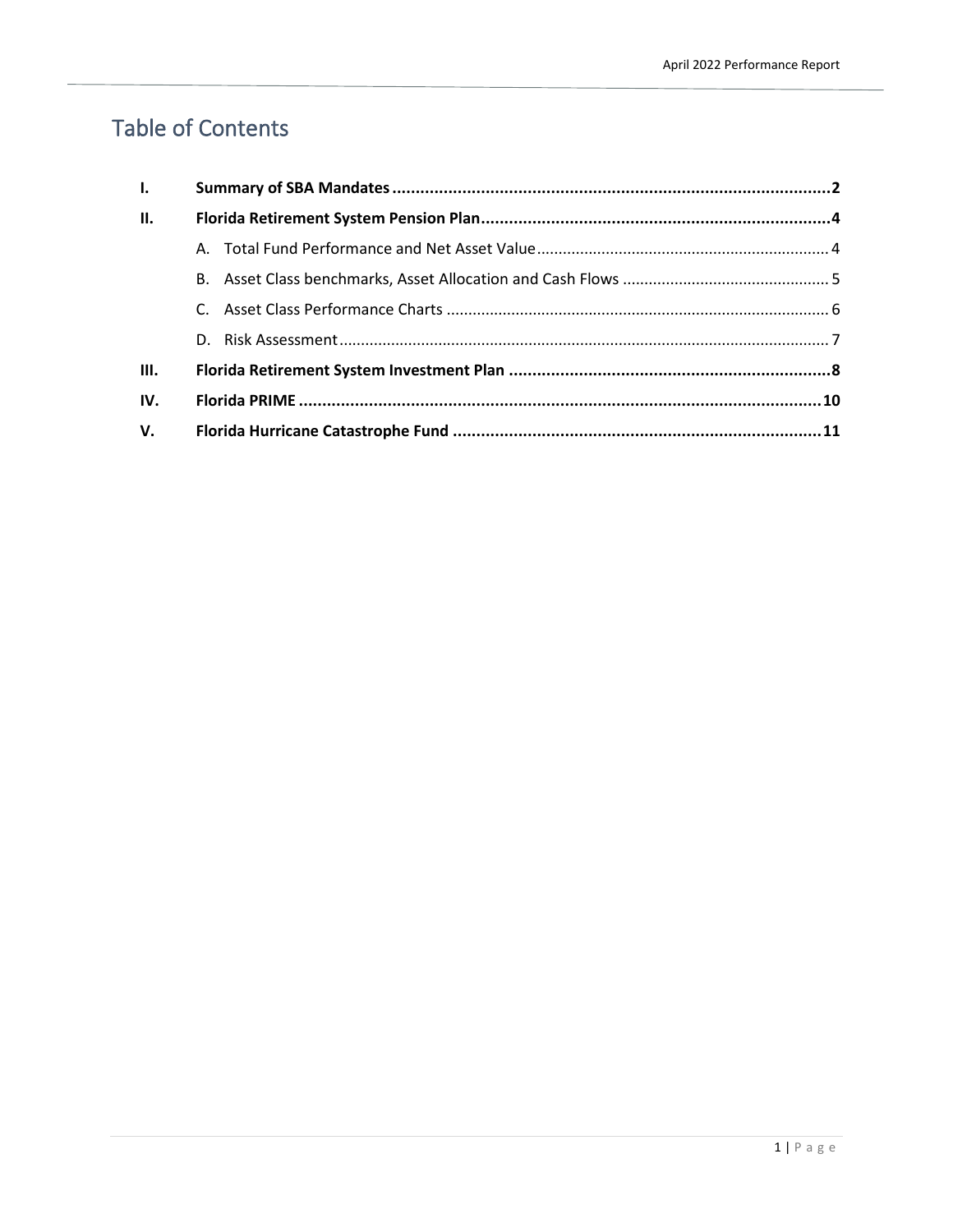# I. State Board of Administration Mandates

## Summary of Mandates



## Breakdown of Funds Under Management

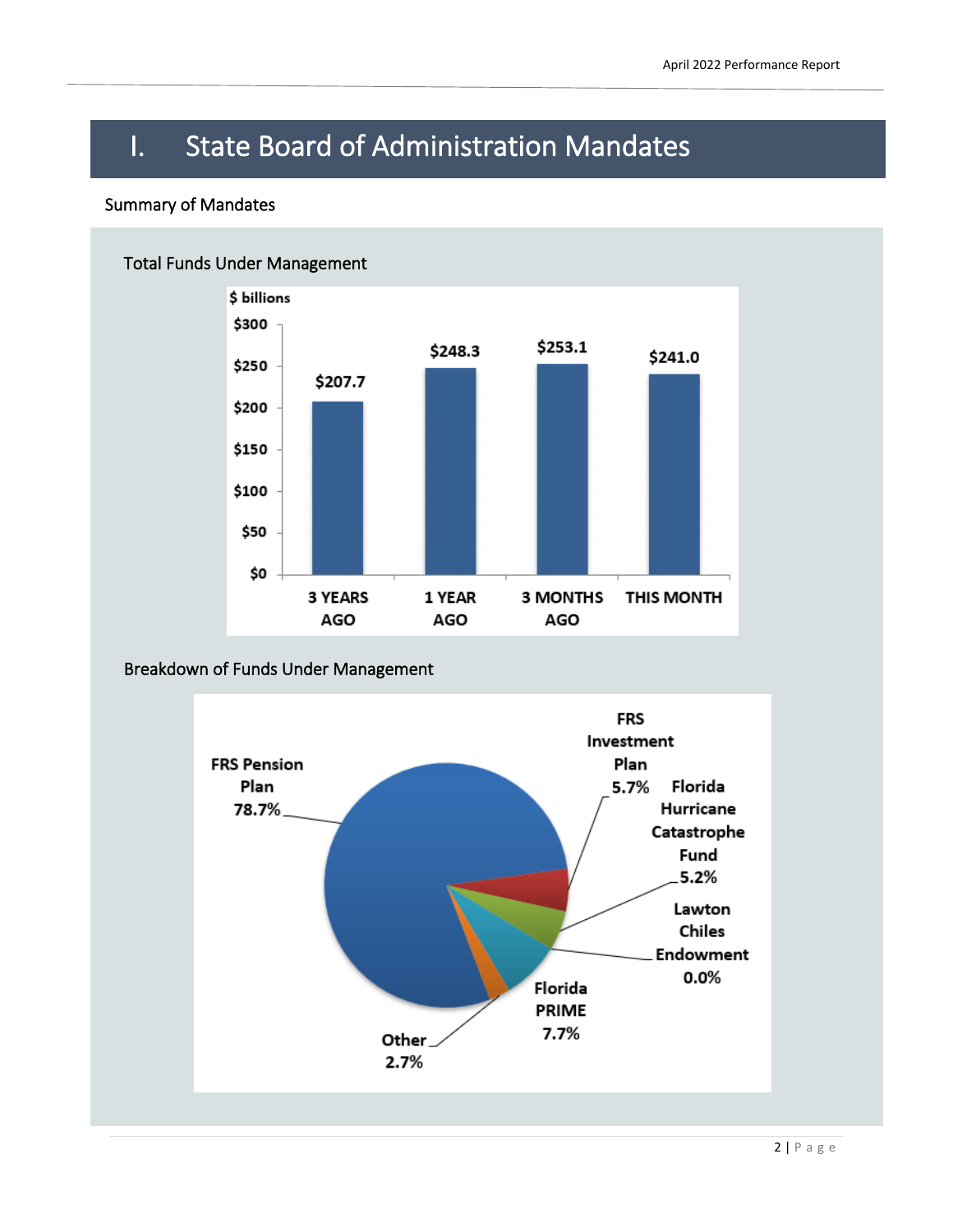## Summary of Mandates Table

| <b>FUND NAME</b>                                                    | COST <sup>1</sup>     | MARKET <sup>1</sup>   |
|---------------------------------------------------------------------|-----------------------|-----------------------|
| Florida Retirement System Pension Plan                              | \$144,513,123,741.96  | \$189,531,630,410.61  |
| Florida Retirement System Investment Plan                           | \$10,437,917,658.76   | \$13,616,809,201.81   |
| Lawton Chiles Endowment Fund <sup>3</sup>                           | \$555,435.53          | \$462,355.19          |
| Debt Service Funds:                                                 |                       |                       |
| Outstanding (non-escrow)                                            | 1,039,928,961.71      | 1,039,709,262.62      |
| Refunded (escrow)                                                   | 994,024,887.18        | 994,024,887.18        |
| Florida DOT Financing Corp                                          | 23,144,498.86         | 23,126,652.96         |
| <b>Gas Tax Clearing Fund</b>                                        | \$0.25                | \$0.25                |
| <b>Florida PRIME</b>                                                | \$19,489,988,906.63   | \$19,481,182,197.90   |
| Less Florida PRIME holdings in SBA funds <sup>2</sup>               | $($ \$840,311,594.48) | $($ \$840,311,594.48) |
| Florida Hurricane Catastrophe                                       | \$12,940,770,418.02   | \$12,578,301,081.40   |
| State Board of Administration Finance Corporation                   | \$3,572,705,298.38    | \$3,434,916,260.25    |
| Florida Lottery <sup>3</sup>                                        | \$141,029,726.62      | \$255,303,133.64      |
| Retiree Health Insurance Subsidy <sup>3</sup>                       | \$455,350,859.62      | \$455,350,859.62      |
| Police and Fire Fighters' Premium Tax Trust Fund <sup>3</sup>       | \$193,960,158.99      | \$193,960,158.99      |
| Florida Prepaid College Plan Administration Expense <sup>3</sup>    | \$310,156.10          | \$310,156.10          |
| Florida Prepaid College Plan Trust Account <sup>3</sup>             | \$1,386.94            | \$1,386.94            |
| Florida College Investment Plan Administration Expense <sup>3</sup> | \$75,673,785.27       | \$75,673,785.27       |
| Florida College Investment Plan <sup>3</sup>                        | \$401,661.06          | \$401,661.06          |
| Florida ABLE, Inc. Administrative Expense <sup>3</sup>              | \$3,055,232.42        | \$3,055,232.42        |
| Florida ABLE, Inc. Program <sup>3</sup>                             | \$8,030,576.22        | \$8,030,576.22        |
| SBA Administrative Expense Fund:                                    |                       |                       |
| SBA Administrative Expense <sup>3</sup>                             | \$75,952,653.54       | \$75,952,653.54       |
| SBA Defined Contribution Administrative Expense <sup>3</sup>        | \$15,948,947.22       | \$15,948,947.22       |
| <b>Division of Bond Finance:</b>                                    |                       |                       |
| Revenue Bond Fee <sup>3</sup>                                       | \$7,262,767.63        | \$7,262,767.63        |
| Arbitrage Compliance <sup>3</sup>                                   | \$2,514,157.20        | \$2,514,157.20        |
| <b>Bond Proceeds</b>                                                | \$2,849,400.00        | \$2,849,712.76        |
| <b>Florida Division of Blind Services</b>                           | \$2,938,847.98        | \$7,974,613.15        |
| Insurance Capital Build-up Program <sup>3</sup>                     | \$1,462,369.40        | \$1,462,369.40        |
| Inland Protection Finance Corporation <sup>3</sup>                  | \$1,645.62            | \$1,645.62            |
| Paying Bank Recalls                                                 | \$0.00                | \$0.00                |
| Total - All SBA Funds                                               | \$193,158,592,544.63  | \$240,965,904,532.47  |

**1** The "Cost" and "Market" columns generally include cash, investment securities, accrued income, pending trades, and the total unrealized gain or loss on invested securities lending cash collateral (if applicable). They do not include security lending income receivable, manager fees payable, and also may not include other receivables or payables that are unique to individual portfolios or funds.

**2** The line titled "Less Florida PRIME Holdings in SBA Funds" includes the total investments in Florida PRIME held by other SBA managed funds that are already included on this report. In order to prevent double counting, these amounts are shown as a reduction to the Florida PRIME fund.

**3** Fund is invested completely, or partially, in Florida PRIME. This information is not audited by an independent auditor and is subject to change.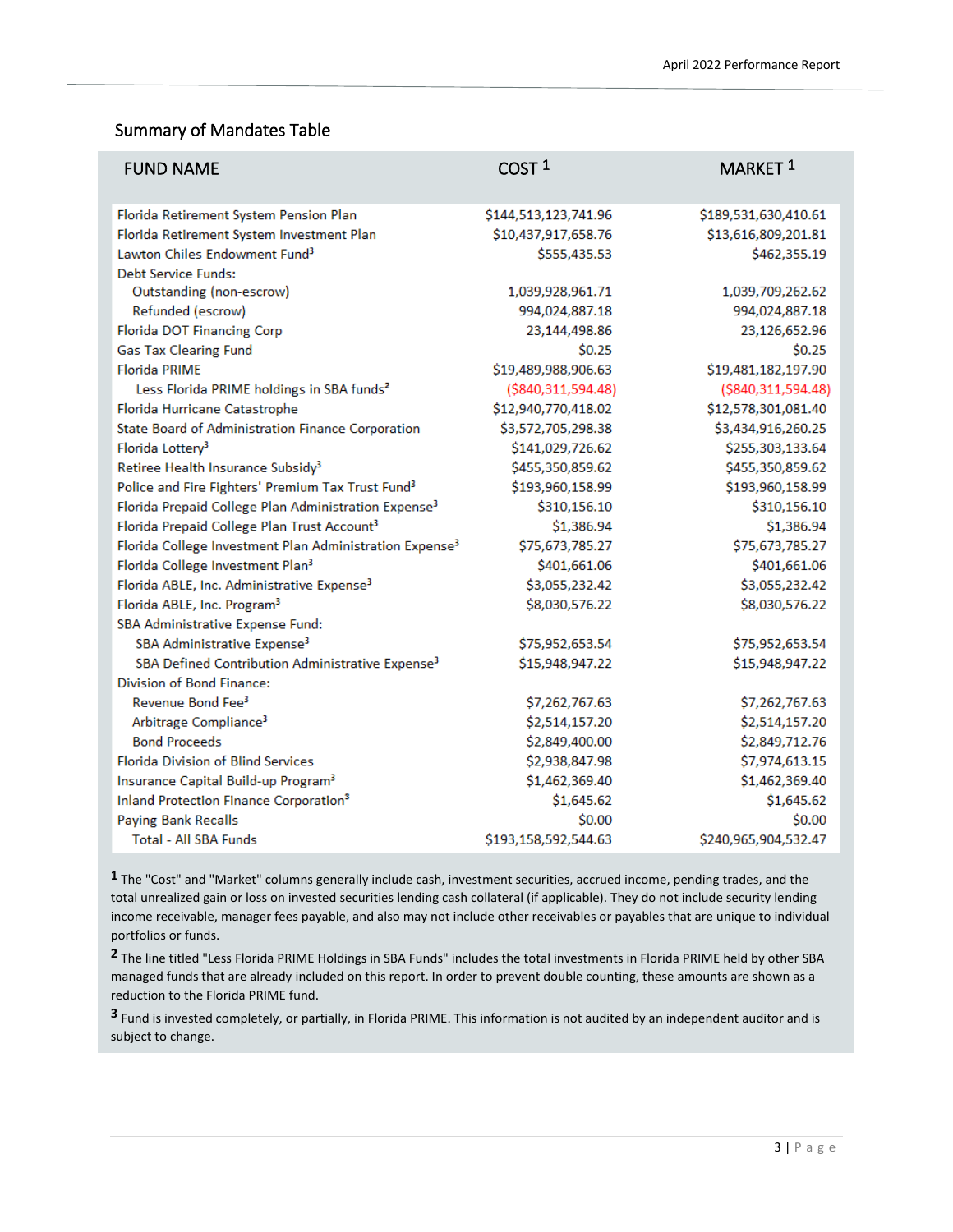# II. Florida Retirement System Pension Plan

# A. Pension Plan Total Fund Performance and Net Asset Value Charts \*

\$189.5

## **TOTAL FUND PERFORMANCE**



# **REAL RETURNS<sup>1</sup>** (Returns of Net Inflation)





\$125

\$100

**\$75** 

\$50

\$25

 $$0$ 

### **NET ASSET VALUES RETURNS TO ASSET ALLOCATION**



3 Years Ago 1 Year Ago 3 Months Ago This Month

**1** The FRS's real return objective was 4.3% prior to June 2003, 4% from June 2003 to May 2007, 5% from June 1, 2007 to June 2017, 4.5% from July 2017 to June 2018, and 4.0% since July 2018.

**\* Returns less than one year are not annualized.**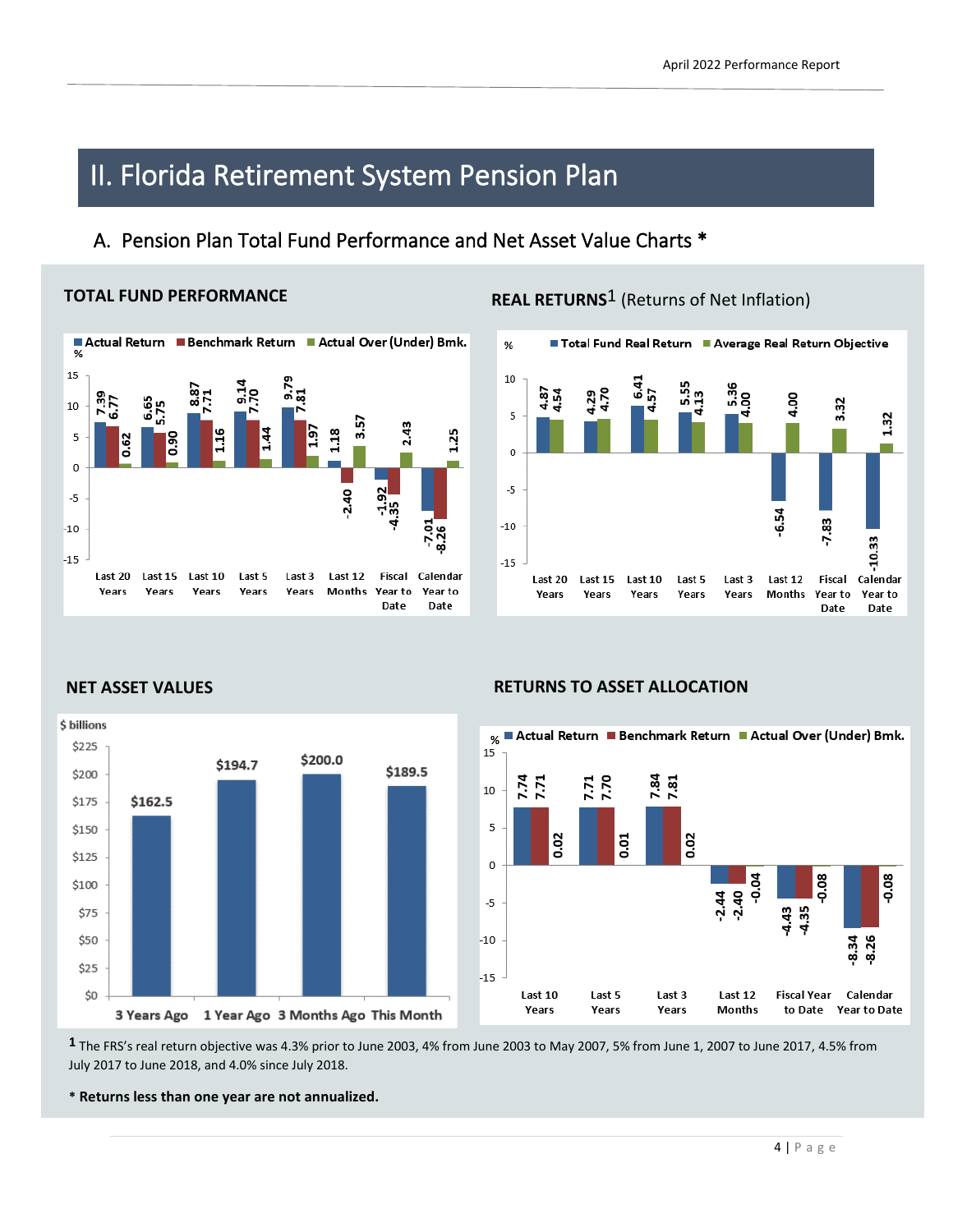# B. Pension Plan Asset Class Benchmarks, Allocation and Cash Flows

# ASSET CLASS BENCHMARKS

| <b>Asset Class</b>               | Index                                                                                                                                                                                                                                                                                                                                                                                                                                                                                                                                                                                                                                                                                         |
|----------------------------------|-----------------------------------------------------------------------------------------------------------------------------------------------------------------------------------------------------------------------------------------------------------------------------------------------------------------------------------------------------------------------------------------------------------------------------------------------------------------------------------------------------------------------------------------------------------------------------------------------------------------------------------------------------------------------------------------------|
| <b>Global Equity</b>             | A custom version of the MSCI All Country World Investable Market<br>Index (ACWI IMI), in dollar terms, net of withholding taxes on non-<br>resident institutional investors, adjusted to reflect securities and<br>other investments prohibited by Florida law or that would be<br>prohibited by Florida law if acquired as of the date of the<br>measurement of such index notwithstanding that the securities or<br>investments were acquired before such date.                                                                                                                                                                                                                             |
| <b>Fixed Income</b>              | The Barclays Capital U.S. Intermediate Aggregate Index.                                                                                                                                                                                                                                                                                                                                                                                                                                                                                                                                                                                                                                       |
| <b>Real Estate</b>               | The core portion of the asset class is benchmarked to an average<br>of the National Council of Real Estate Investment Fiduciaries<br>(NCREIF) Fund Index - Open- ended Diversified Core Equity, NET<br>of fees, weighted at 76.5%, and the non-core portion of the asset<br>class is benchmarked to an average of the National Council of Real<br>Estate Investment Fiduciaries (NCREIF) Fund Index- Open ended<br>Diversified Core Equity, NET of fees, weighted at 13.5%, plus a<br>fixed return premium of 150 basis points per annum, and the FTSE<br>EPRA/NAREIT Developed Index, in dollar terms, net of withholding<br>taxes on non-resident institutional investors, weighted at 10%. |
| <b>Private Equity</b>            | The MSCI All Country World Investable Market Index (ACWI IMI),<br>in dollar terms, net of withholding taxes on non-resident<br>institutional investors, adjusted to reflect the provisions of the<br>Protecting Florida's Investments Act, plus a fixed premium return<br>of 300 basis points per annum.                                                                                                                                                                                                                                                                                                                                                                                      |
| <b>Strategic Investments</b>     | A weighted-average of individual portfolio level benchmark<br>returns.                                                                                                                                                                                                                                                                                                                                                                                                                                                                                                                                                                                                                        |
| <b>Cash and Cash Equivalents</b> | Bloomberg Barclay U.S. Treasury Bill: 1-3 Months Index                                                                                                                                                                                                                                                                                                                                                                                                                                                                                                                                                                                                                                        |

## CURRENT ASSET ALLOCATION, TARGET AND RANGES (For Month of Report)

|                              | <b>Current</b><br>Weight | <b>Policy</b><br>Weight | <b>Policy</b><br>Low | <b>Policy</b><br><b>High</b> | <b>Actual</b><br>Low | <b>Actual</b><br><b>High</b> |
|------------------------------|--------------------------|-------------------------|----------------------|------------------------------|----------------------|------------------------------|
| <b>Global Equity</b>         | 50.4%                    | 53.0%                   | 45.0%                | 70.0%                        | 50.4%                | 53.1%                        |
| <b>Fixed Income</b>          | 17.2%                    | 18.0%                   | 10.0%                | 26.0%                        | 16.7%                | 17.3%                        |
| <b>Real Estate</b>           | 11.0%                    | 10.0%                   | 4.0%                 | 16.0%                        | 10.0%                | 11.0%                        |
| <b>Private Equity</b>        | 9.8%                     | 6.0%                    | 2.0%                 | 10.0%                        | 9.1%                 | 9.8%                         |
| <b>Strategic Investments</b> | 10.5%                    | 12.0%                   | 0.0%                 | 16.0%                        | 9.9%                 | 10.5%                        |
| Cash & Cash Equivalents      | 1.2%                     | 1.0%                    | 0.25%                | 5.0%                         | 1.1%                 | 1.7%                         |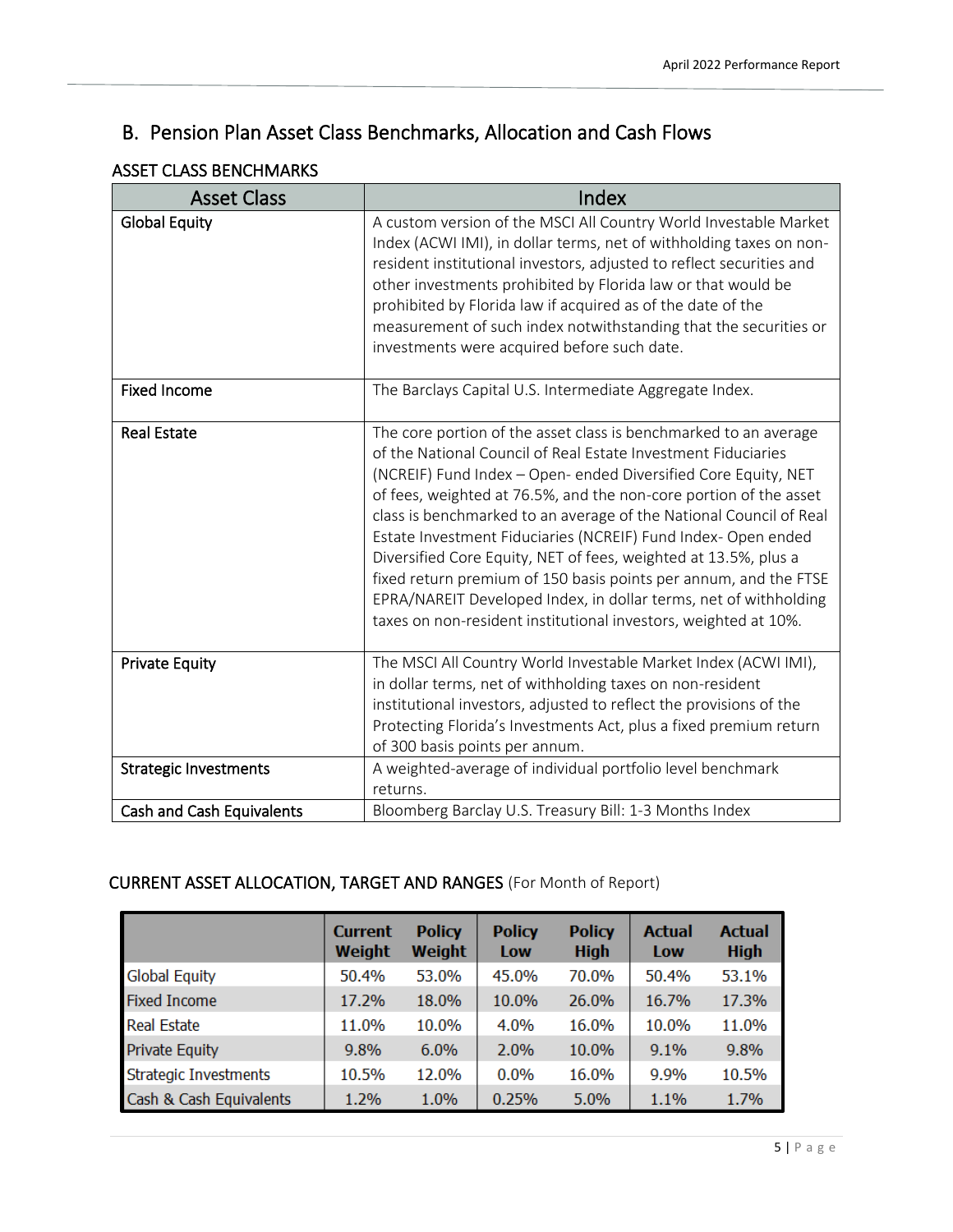# C. Pension Plan Asset Class Performance Charts

# GLOBAL EQUITY PERFORMANCE **FIXED INCOME PERFORMANCE**









# REAL ESTATE PERFORMANCE<sup>1</sup>  $\blacksquare$ PRIVATE EQUITY PERFORMANCE<sup>1</sup>



### STRATEGIC INVESTMENTS PERFORMANCE<sup>1</sup> CASH AND CASH EQUIVALENTS PERFORMANCE

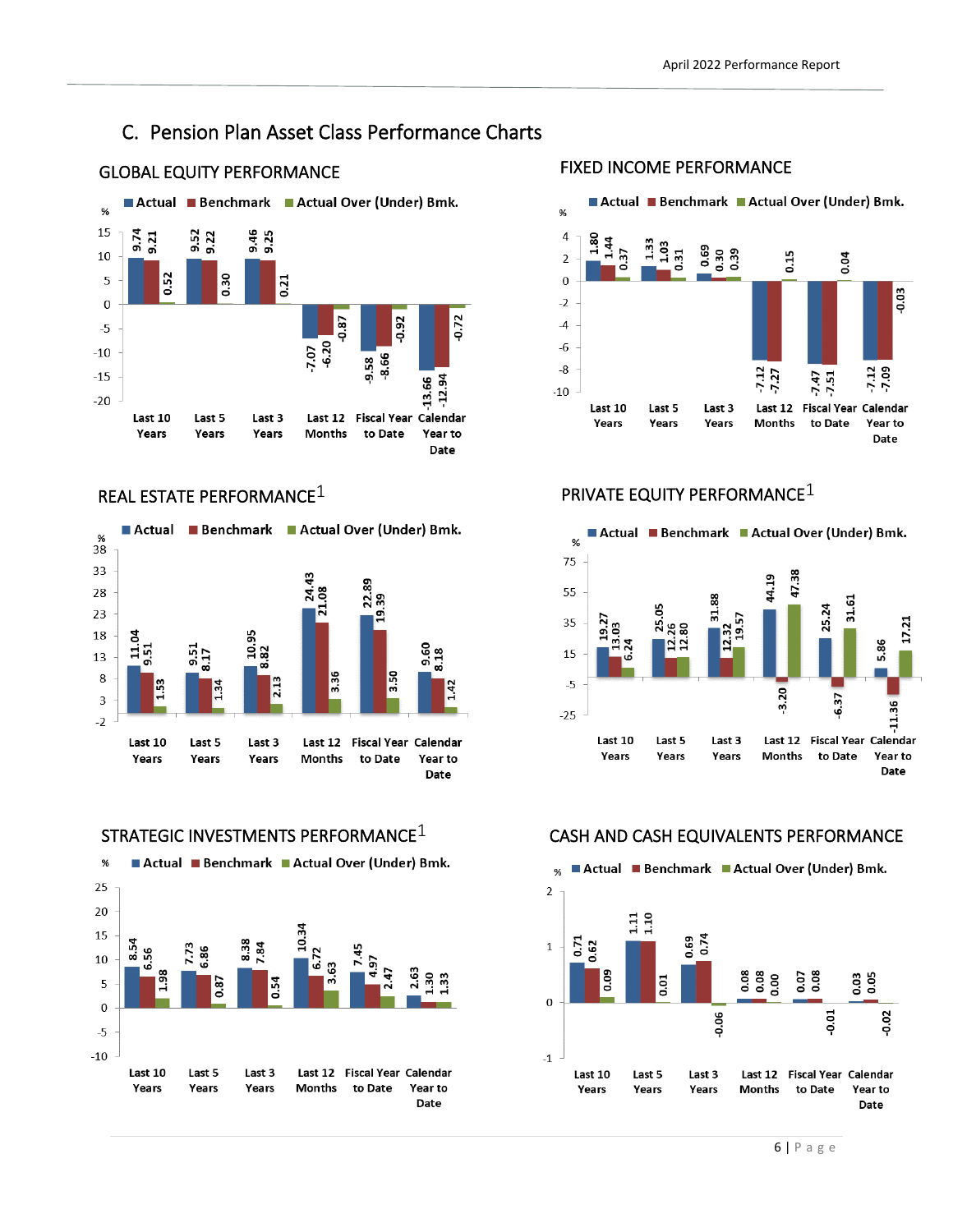# D. Pension Plan Total Fund and Asset Class Active Risk

The SBA monitors investment risk relative to established targets. This realized active risk represents the volatility of investment performance returns achieved relative to the target benchmark on a 36-month rolling basis. Realized active risk is evaluated at the fund level as well as each asset class level. Riskmonitoring standards are established for the total fund and each asset class. Realized risk may fluctuate around the monitoring standard. If risk levels materially and/or persistently exceed the monitoring standard, there is enhanced oversight. Realized risk should not exceed the escalation standard.

# **The Total Fund and all asset class risk levels remain within acceptable risk levels**.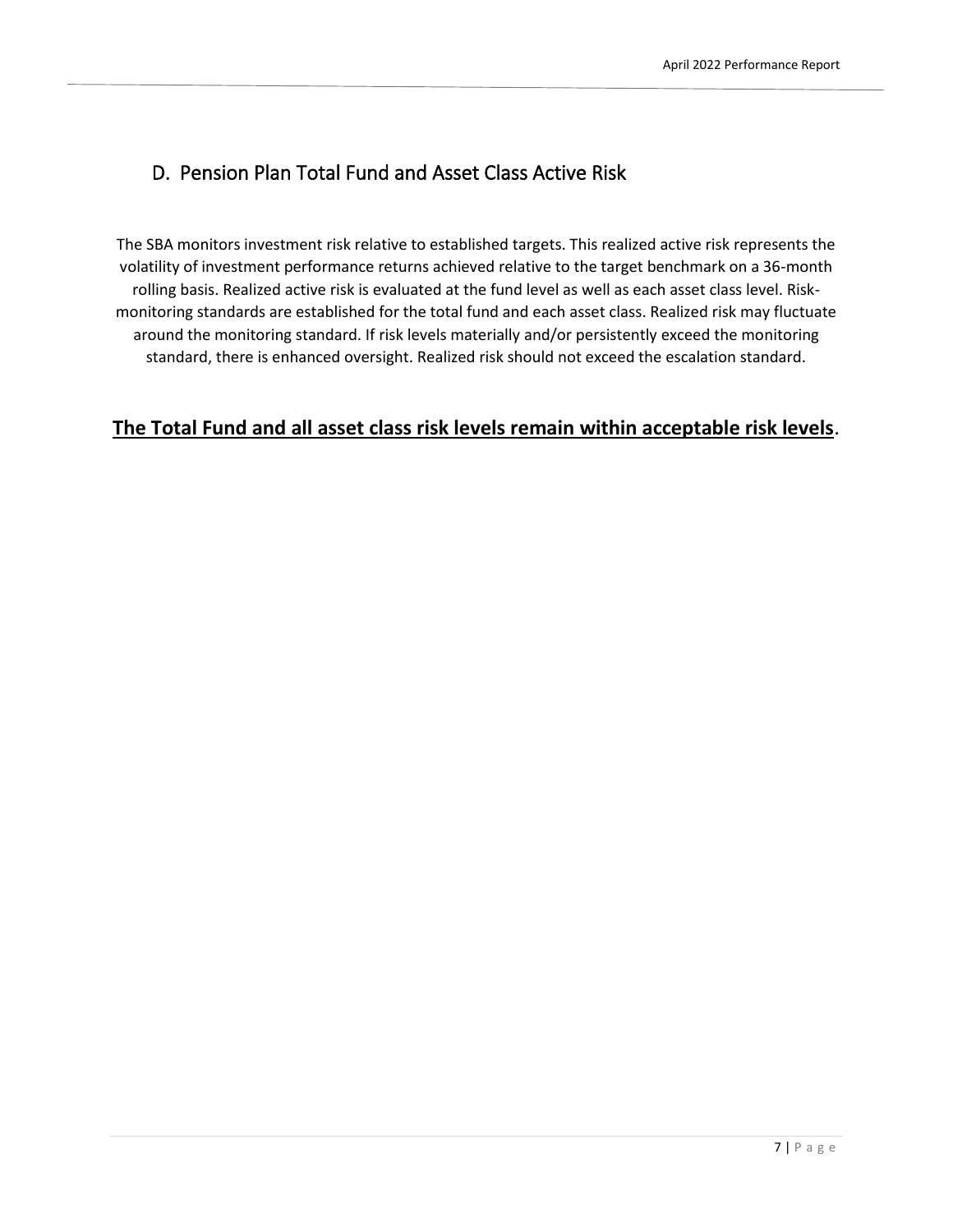# III. Florida Retirement System Investment Plan

### **TOTAL FUND PERFORMANCE**



## TOTAL FUND PERFORMANCE



Fund Net Asset Values include Self-Directed Brokerage account

## FRS INVESTMENT PLAN ASSET ALLOCATION AND NET RETURNS BY ASSET TYPE

Performance figures and totals presented to the FRS Investment Plan do not include balances held in member Self Directed Brokerage Accounts, but they are reflected in total fund figures presented elsewhere in this report.

|                                  |                                     |               | <b>PAST 3 MONTHS</b> |                                         | <b>PAST 12 MONTHS</b>    |                  |                                         |  |
|----------------------------------|-------------------------------------|---------------|----------------------|-----------------------------------------|--------------------------|------------------|-----------------------------------------|--|
|                                  | <b>PERCENT</b><br><b>ALLOCATION</b> | <b>ACTUAL</b> | <b>BENCHMARK</b>     | <b>ACTUAL MINUS</b><br><b>BENCHMARK</b> | <b>ACTUAL</b>            | <b>BENCHMARK</b> | <b>ACTUAL MINUS</b><br><b>BENCHMARK</b> |  |
| <b>TOTAL FRS Investment Plan</b> | <b>100%</b>                         | $-6.97%$      | $-6.03%$             | $-0.94%$                                | $-4.55%$                 | $-3.44%$         | $-1.12%$                                |  |
| <b>Domestic Equity</b>           | 41.6%                               | $-9.41%$      | $-8.34%$             | $-1.08%$                                | $-5.54%$                 | $-3.37%$         | $-2.17%$                                |  |
| <b>Foreign Equity</b>            | 20.6%                               | $-9.95%$      | $-7.90\%$            | $-2.04%$                                | $-11.58%$                | $-9.66%$         | $-1.92%$                                |  |
| Fixed Income                     | 15.7%                               | $-7.05%$      | $-6.83%$             | $-0.22%$                                | $-7.64%$                 | $-7.73%$         | 0.08%                                   |  |
| Multi Assets                     | 8.7%                                | 0.54%         | 1.11%                | $-0.57%$                                | 6.90%                    | 7.26%            | $-0.36%$                                |  |
| <b>Real Estate</b>               | 3.9%                                | 5.63%         | 6.02%                | $-0.40%$                                | 25.68%                   | 20.98%           | 4.70%                                   |  |
| Stable Value                     | 9.4%                                | 0.39%         | $-2.17%$             | 2.56%                                   | $\overline{\phantom{a}}$ | ٠                | $\overline{\phantom{a}}$                |  |

## FRS PLAN ELECTIONS

Current fiscal-year percentages are as of month end and may not total due to rounding.

|          |                                   | <b>New Employee</b> |                 |                                                    |        |       |        |                |         |                            |       | <b>Second Elections</b> |       |        |  |  |
|----------|-----------------------------------|---------------------|-----------------|----------------------------------------------------|--------|-------|--------|----------------|---------|----------------------------|-------|-------------------------|-------|--------|--|--|
|          |                                   |                     | <b>Defaults</b> | <b>Active Elections</b>                            |        |       |        |                |         |                            |       |                         |       |        |  |  |
|          | <b>Pension Plan</b><br>Investment |                     |                 | <b>Investment/HybrIFY Totals</b><br><b>Pension</b> |        |       |        | <b>Pension</b> |         | Investments/Hybl FY Totals |       |                         |       |        |  |  |
| FY 16-17 | 34.627                            | 57.2%               | n/a             | n/a                                                | 11.898 | 19.7% | 14.013 | 23.1%          | 60,538  | 765                        | 16.0% | 4.008                   | 84.0% | 4.773  |  |  |
| FY 17-18 | 30,081                            | 54.3%               | n/a             | n/a                                                | 11.755 | 21.2% | 13,617 | 24.6%          | 55,453  | 742                        | 16.2% | 3,850                   | 83.8% | 4.592  |  |  |
| FY 18-19 | 2.888                             | 6.2%                | 23,009          | 49.6%                                              | 11.556 | 24.9% | 8.932  | 19.3%          | 46,385  | 1.036                      | 24.1% | 3.261                   | 75.9% | 4,297  |  |  |
| FY 19-20 | 3.478                             | 6.2%                | 27.576          | 49.1%                                              | 15.195 | 27.0% | 9.956  | 17.7%          | 56,205  | 1.130                      | 30.1% | 2.630                   | 69.9% | 3,760  |  |  |
| FY 20-21 | 3.413                             | 7.6%                | 21,708          | 48.2%                                              | 12,089 | 26.9% | 7.802  | 17.3%          | 45,012  | 1.370                      | 29.8% | 3.234                   | 70.2% | 4.604  |  |  |
| FY 21-22 | 2.298                             | 5.9%                | 20.041          | 51.4%                                              | 10.260 | 26.3% | 6.419  | 16.5%          | 39,018  | 910                        | 23.7% | 2,928                   | 76.3% | 3,838  |  |  |
| Total    | 76.785                            | 25.4%               | 92.334          | 30.5%                                              | 72.753 | 24.0% | 60.739 | 20.1%          | 302.611 | 5.953                      | 23.0% | 19.911                  | 77.0% | 25.864 |  |  |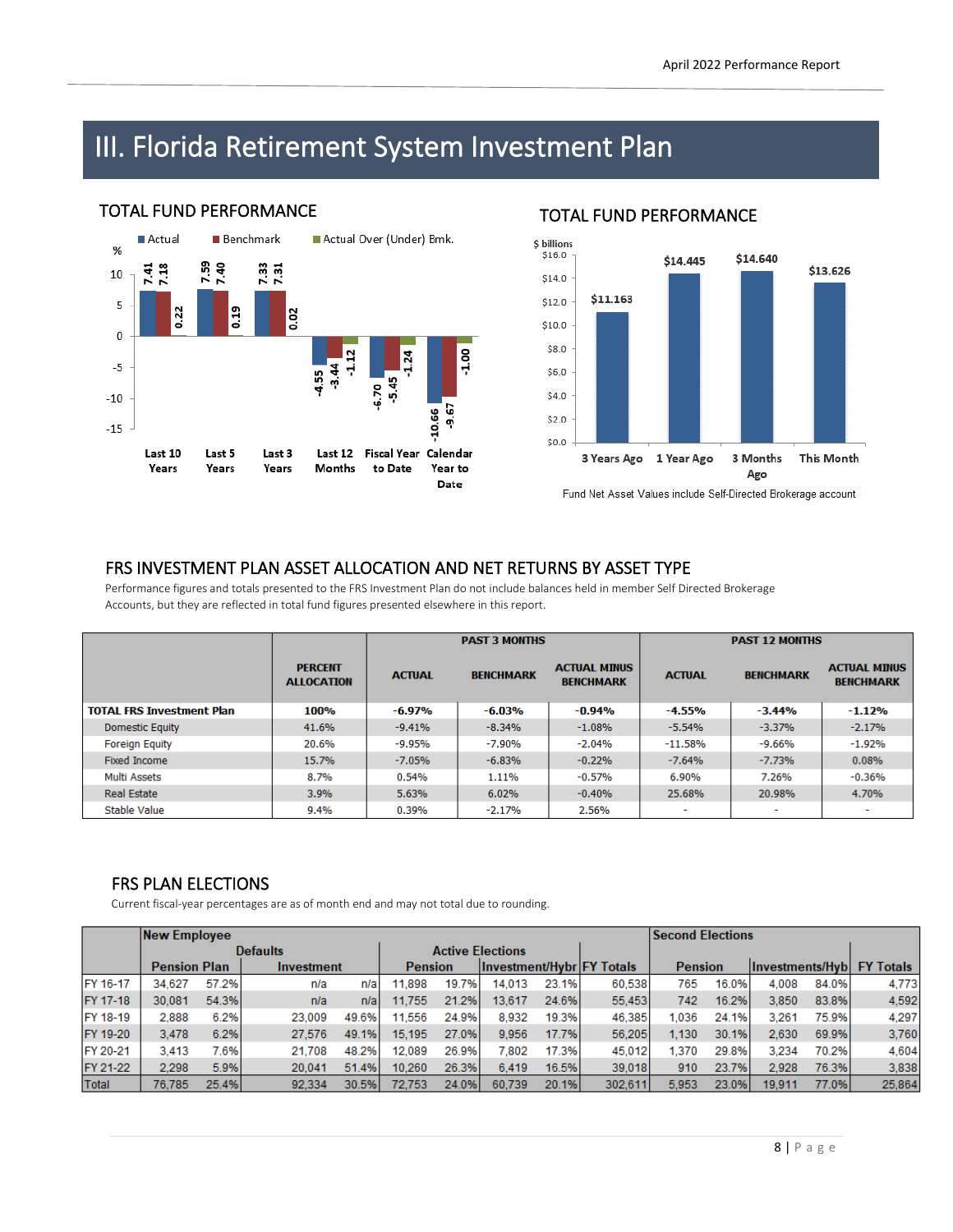# CASH FLOWS AND MARKET VALUES 1

|                                 | <b>Participant</b><br><b>Selections</b> | Contributions <sup>2</sup> | Distributions <sup>3</sup> | <b>Transfers<sup>4</sup></b> | Investment<br>Gain/Loss <sup>3</sup> | <b>Change in Net</b><br>Asset Value <sup>6</sup> | <b>Market Value</b> | <b>Percent of</b><br><b>Assets</b> |
|---------------------------------|-----------------------------------------|----------------------------|----------------------------|------------------------------|--------------------------------------|--------------------------------------------------|---------------------|------------------------------------|
| Retirement Date Funds           | 239,672                                 | 62.2                       | (48.9)                     | (23.9)                       | (372.0)                              | (382.5)                                          | 6,504.7             | 47.79%                             |
| Multi-Assets                    | 11,829                                  | 2.0                        | (3.7)                      | 19.3                         | (7.9)                                | 9.8                                              | 221.7               | 1.63%                              |
| Stable Value                    | 18,160                                  | 30.9                       | (39.4)                     | 34.3                         | (16.5)                               | 9.1                                              | 1,181.1             | 8.68%                              |
| <b>Fixed Income</b>             | 31,393                                  | 2.9                        | (7.4)                      | (11.1)                       | (19.0)                               | (34.5)                                           | 584.9               | 4.30%                              |
| Domestic Equity                 | 77,380                                  | 9.7                        | (19.4)                     | (21.2)                       | (333.6)                              | (364.5)                                          | 3,261.8             | 23.97%                             |
| <b>Foreign Equity</b>           | 50,082                                  | 2.3                        | (5.2)                      | (4.1)                        | (65.3)                               | (72.3)                                           | 737.0               | 5.42%                              |
| Self-Directed Brokerage Account | 5,345                                   | 0.0                        | 0.0                        | 6.7                          | (116.7)                              | (110.0)                                          | 1,118.8             | 8.22%                              |

Based on figures provided by the Investment Plan's third-party administrator as of report time. Dollar values are in millions.

 Contributions reflect rollovers in, employer and employee contributions, conversions in (Accumulated Benefit Obligation Transfers, true ups) and account adjustments.

Distributions reflect withdrawals and terminations made by participants.

Transfers reflect transactions that do not require funding and capture movement from one fund to another.

Reflect the difference of Net Gains / Losses less contributions, distributions, and transfers.

Reflect the appreciation / depreciation of unit price over the given time period.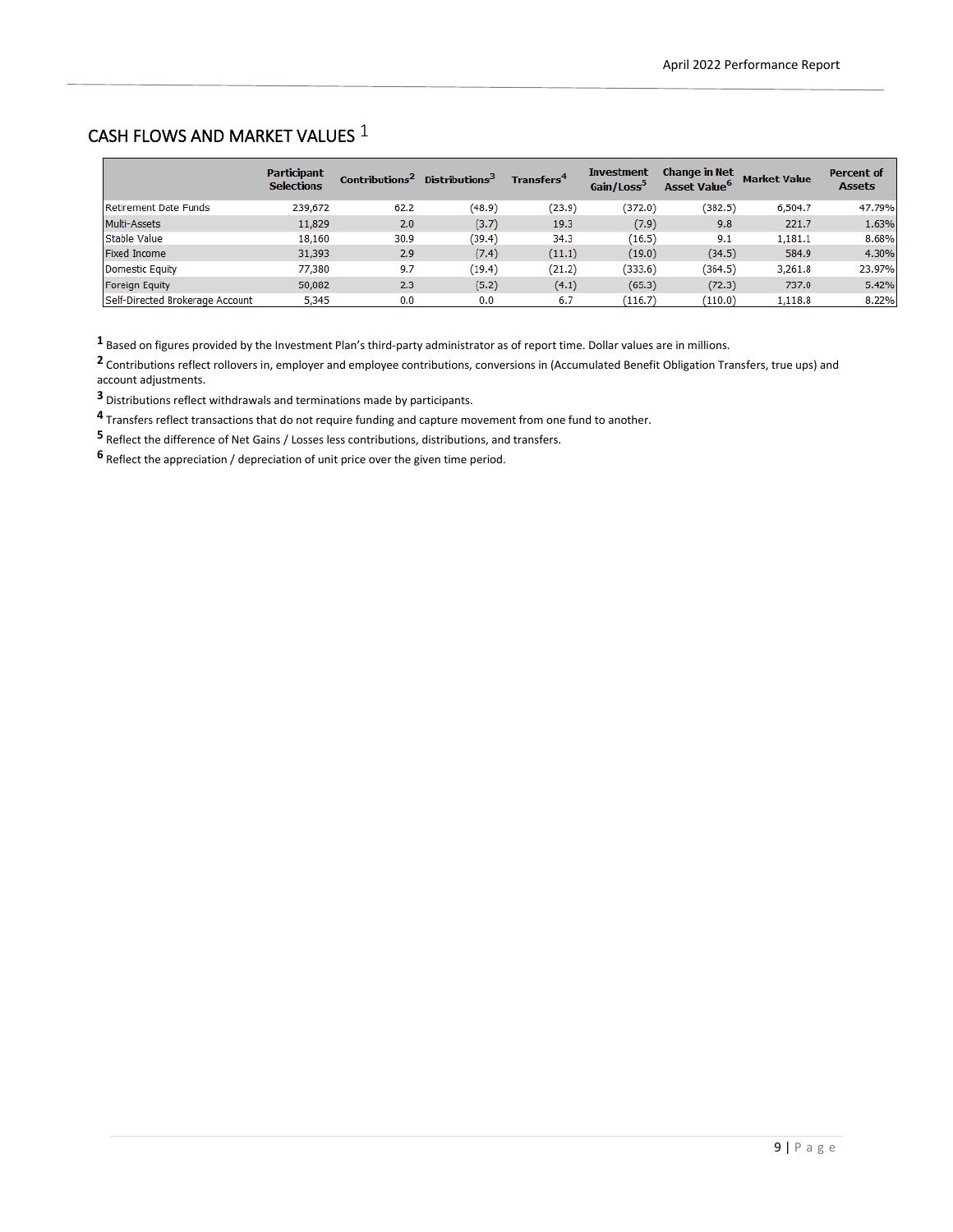# V. Florida PRIME

# PORTFOLIO COMPOSITION



Mutual Funds - Money Market  $Repo$ 

Corporate Notes - Floating

- 
- Government

# PARTICIPANTS BY TYPE- 733 TOTAL



## EFFECTIVE MATURITY SCHEDULE FLORIDA PRIME PERFORMANCE\*





### FLORIDA PRIME MARKET VALUES